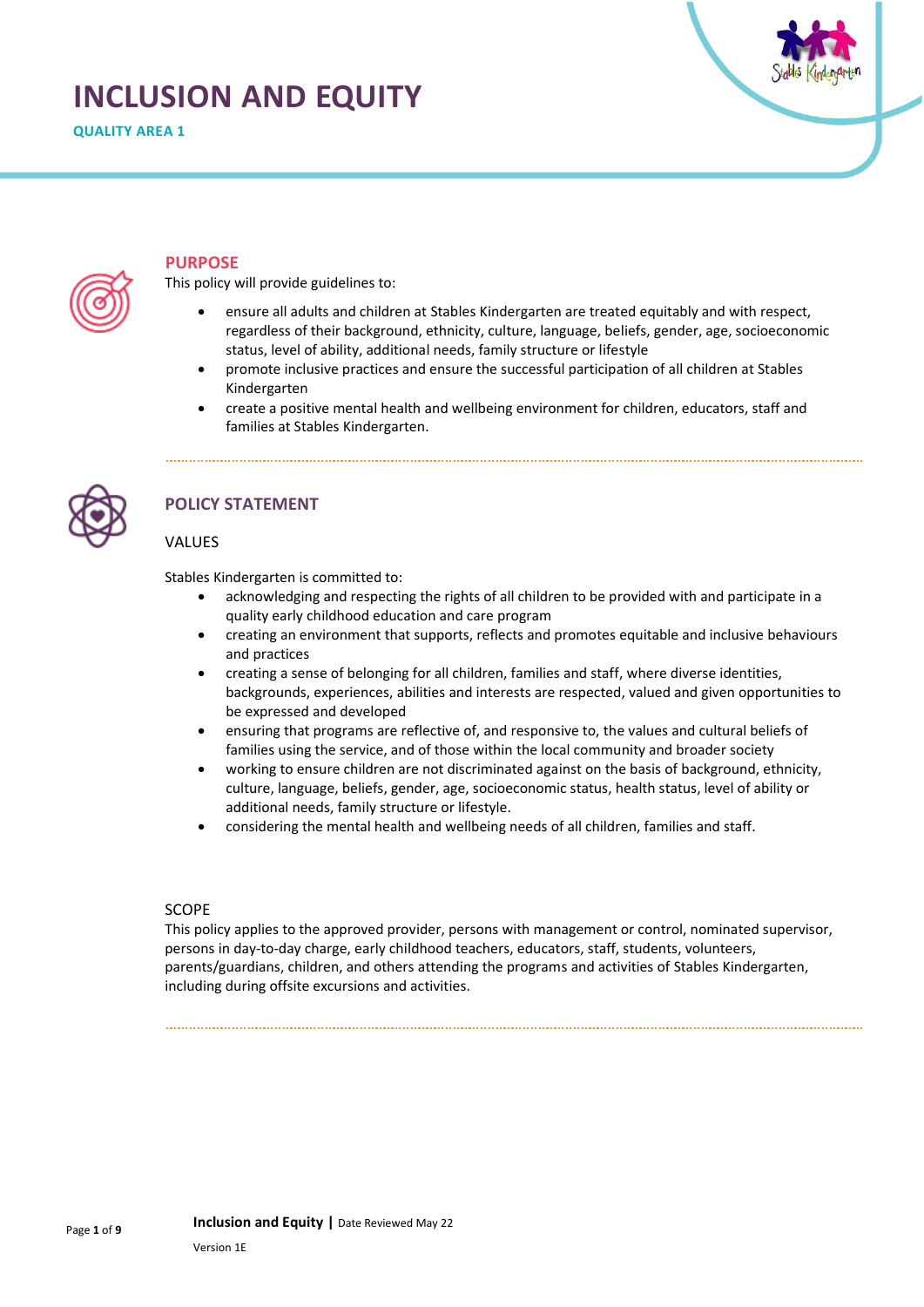| <b>RESPONSIBILITIES</b>                                                                                                                                                                                                                                                                       | with management or control<br>Approved provider and | persons in day-to-day charge<br>Nominated supervisor and | educators and all other staff<br>Early childhood teacher, | Parents/guardians | students<br>Contractors, volunteers and |
|-----------------------------------------------------------------------------------------------------------------------------------------------------------------------------------------------------------------------------------------------------------------------------------------------|-----------------------------------------------------|----------------------------------------------------------|-----------------------------------------------------------|-------------------|-----------------------------------------|
|                                                                                                                                                                                                                                                                                               | persons                                             |                                                          |                                                           |                   |                                         |
| R indicates legislation requirement, and should not be deleted                                                                                                                                                                                                                                |                                                     |                                                          |                                                           |                   |                                         |
| Ensuring that all policies of Stables Kindergarten, including<br>Inclusion and Equity, Code of Conduct and Privacy and<br>Confidentiality Policy, are adhered to at all times                                                                                                                 | $\mathsf{R}$                                        | $\mathsf{R}$                                             |                                                           |                   |                                         |
| Ensuring that the service provides a safe, inclusive and<br>empowering environment which celebrates diversity through<br>positive, respectful and appropriate behaviour when working<br>with children and families (refer to Code of Conduct Policy and<br>Interactions with Children Policy) | R                                                   | R                                                        | $\sqrt{}$                                                 |                   |                                         |
| Promoting cultural awareness in all children, including greater<br>understanding of Aboriginal and Torres Strait Islander ways of<br>knowing and being                                                                                                                                        | $\mathsf{R}$                                        | $\sqrt{}$                                                | $\sqrt{}$                                                 |                   | N                                       |
| Actively supporting and facilitating participation and inclusion at<br>Stables Kindergarten by Aboriginal and Torres Strait Islander<br>children, young people and their families                                                                                                             | R                                                   | $\sqrt{}$                                                | $\sqrt{}$                                                 |                   |                                         |
| Creating a culturally safe environment for Aboriginal and Torres<br>Strait Islander children and young people                                                                                                                                                                                 | R                                                   | $\sqrt{ }$                                               | $\sqrt{}$                                                 |                   | $\sqrt{}$                               |
| Ensuring that facilities are designed or adapted to support access<br>by every child, family, educator and staff member, including<br>adaptive equipment to support the inclusion of all children                                                                                             | $\mathsf{R}$                                        | R                                                        | $\sqrt{}$                                                 |                   |                                         |
| Encouraging collaborative, family-centred practice (refer to<br>Definitions) at the service which facilitates the inclusion and<br>active participation of both the child and the family at the service                                                                                       | R                                                   | $\sqrt{}$                                                | $\sqrt{}$                                                 |                   |                                         |
| Using family-centred practice (refer to Definitions) and working<br>collaboratively with staff, parents/guardians, specialist services<br>and other professionals to implement the program at the service<br>and provide individualised support for children                                  | $\mathsf{R}$                                        | $\mathsf R$                                              | $\sqrt{}$                                                 |                   |                                         |
| Providing families with information about the support options<br>available for children attending Stables Kindergarten                                                                                                                                                                        | $\mathsf{R}$                                        | $\sqrt{ }$                                               | $\sqrt{}$                                                 |                   |                                         |
| Ensuring that service programs are available and accessible to<br>families from a variety of backgrounds (refer to Curriculum<br><b>Development Policy)</b>                                                                                                                                   | $\mathsf{R}$                                        | $\mathsf{R}$                                             | $\sqrt{}$                                                 |                   |                                         |
| Ensuring that educational programs are delivered in accordance<br>with an approved learning framework, are based on the<br>developmental needs, and experiences of each child, and take<br>into account the individual differences of each child (refer to<br>Sources)                        | R                                                   | R                                                        | V                                                         |                   |                                         |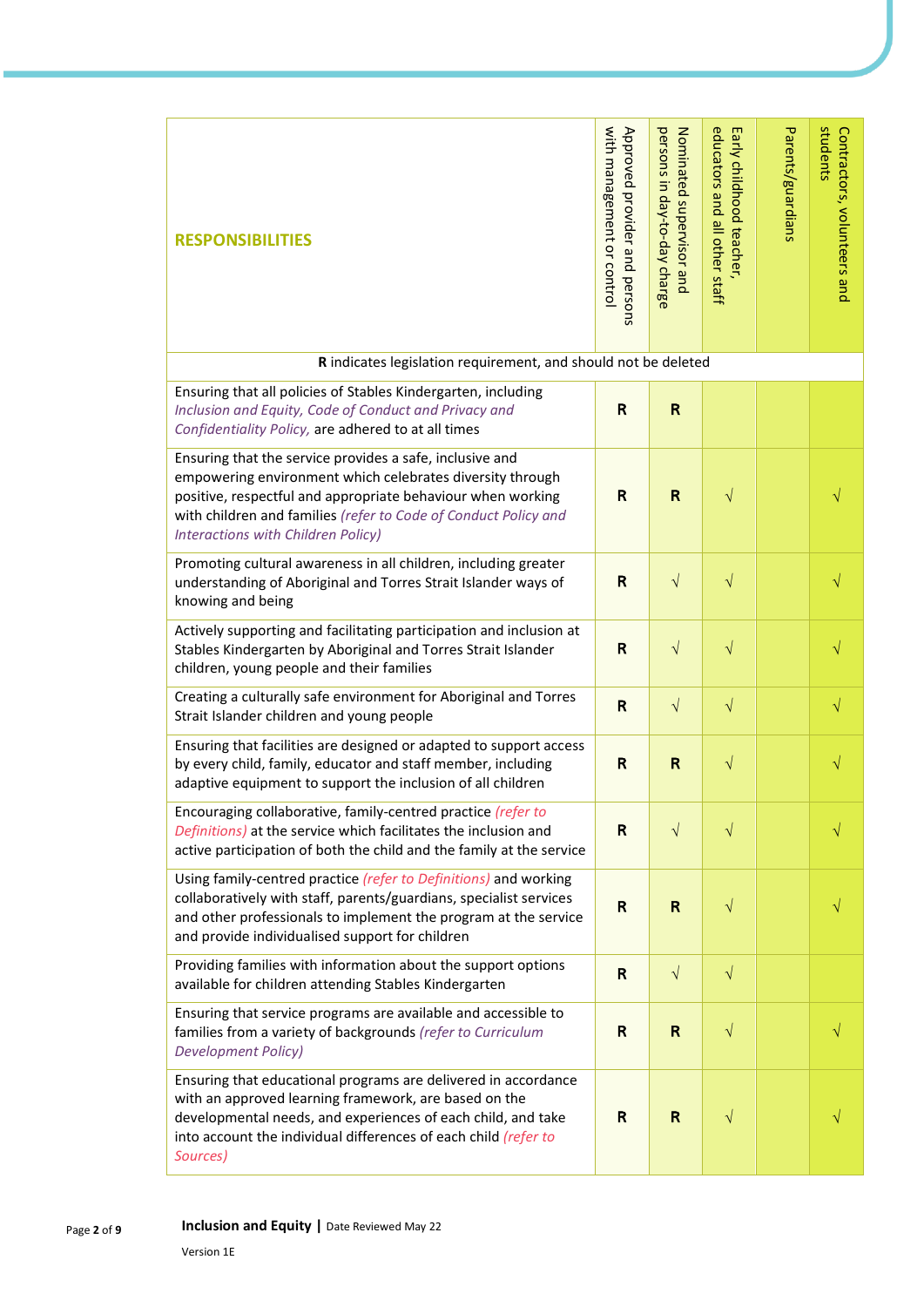| Providing an educational program that is reflective of the<br>service's values, beliefs and philosophy, and embraces the<br>principles of fairness, equity, diversity and inclusion (refer to<br>Sources)   | R            | R            | $\sqrt{}$    |           | $\sqrt{}$ |
|-------------------------------------------------------------------------------------------------------------------------------------------------------------------------------------------------------------|--------------|--------------|--------------|-----------|-----------|
| Ensuring that the program provides opportunities for all children<br>to participate and interact with one another                                                                                           | $\sqrt{ }$   | $\sqrt{ }$   | $\sqrt{ }$   |           | $\sqrt{}$ |
| Ensuring there are quiet and reflective spaces for children,<br>educators and families                                                                                                                      | $\mathsf{R}$ | $\sqrt{}$    |              |           |           |
| Embedding social and emotional learning in the service program<br>and practice, and teaching children to care for their own mental<br>health (refer to Mental Health and Wellbeing Policy)                  | $\sqrt{ }$   | $\sqrt{ }$   | $\sqrt{}$    |           | $\sqrt{}$ |
| Ensuring the diversity and interests of the children, families,<br>educators and staff are reflected in the physical environment                                                                            | $\sqrt{ }$   | $\sqrt{ }$   | $\sqrt{}$    |           | $\sqrt{}$ |
| Actively supporting and encouraging children's ability to express<br>their culture and enjoy their cultural rights                                                                                          | $\mathsf{R}$ | $\sqrt{ }$   | $\sqrt{}$    |           | $\sqrt{}$ |
| Recognising multilingualism as an asset and support children to<br>maintain their first language, learn English as an additional<br>language, and learn languages other than English                        | $\sqrt{ }$   | $\sqrt{ }$   | $\sqrt{}$    |           | $\sqrt{}$ |
| Critically reflecting on practice to ensure that interactions and<br>programs embrace an approach in which children and families<br>feel valued and respected, and that their contributions are<br>welcomed | $\mathsf{R}$ | R            | $\sqrt{}$    |           | $\sqrt{}$ |
| Providing opportunities for families to contribute to the program<br>as key partners                                                                                                                        | $\mathsf{R}$ | $\mathsf{R}$ | $\sqrt{}$    |           | $\sqrt{}$ |
| Identifying and supporting children with additional needs and<br>ensuring that service programs are inclusive of all children with<br>additional needs                                                      | R            | $\sqrt{ }$   | $\sqrt{}$    |           | $\sqrt{}$ |
| Ensuring that service programs are inclusive of all children with<br>medical conditions                                                                                                                     | $\mathsf{R}$ | $\sqrt{ }$   | $\sqrt{}$    |           | $\sqrt{}$ |
| Ensuring that parents/guardians are consulted, kept informed<br>and provide written consent, where individualised programs,<br>action, support or intervention are planned and provided for<br>their child  | R            |              | $\mathbf{I}$ |           |           |
| Ensuring that individualised programs incorporate opportunities<br>for regular review and evaluation, in consultation with all people<br>involved in the child's education and care                         | $\sqrt{ }$   | $\sqrt{}$    | $\sqrt{}$    | $\sqrt{}$ |           |
| Responding to the needs and concerns of parents/guardians, and<br>providing support and guidance, where appropriate                                                                                         | $\sqrt{ }$   | $\sqrt{}$    | $\sqrt{}$    |           | $\sqrt{}$ |
| Responding to requests from educators for written permission to<br>arrange for an assessment, collect reports on their child and to<br>speak to service providers about their child                         |              |              |              | $\sqrt{}$ |           |
| Being involved in, keeping fully informed about, and providing<br>written consent for any individualised intervention or support<br>proposed/provided for their child                                       |              |              |              | $\sqrt{}$ |           |
| Reviewing and evaluating individualised support programs in<br>consultation with all people involved in the child's education and<br>care                                                                   | $\sqrt{ }$   | $\sqrt{}$    | $\sqrt{}$    |           |           |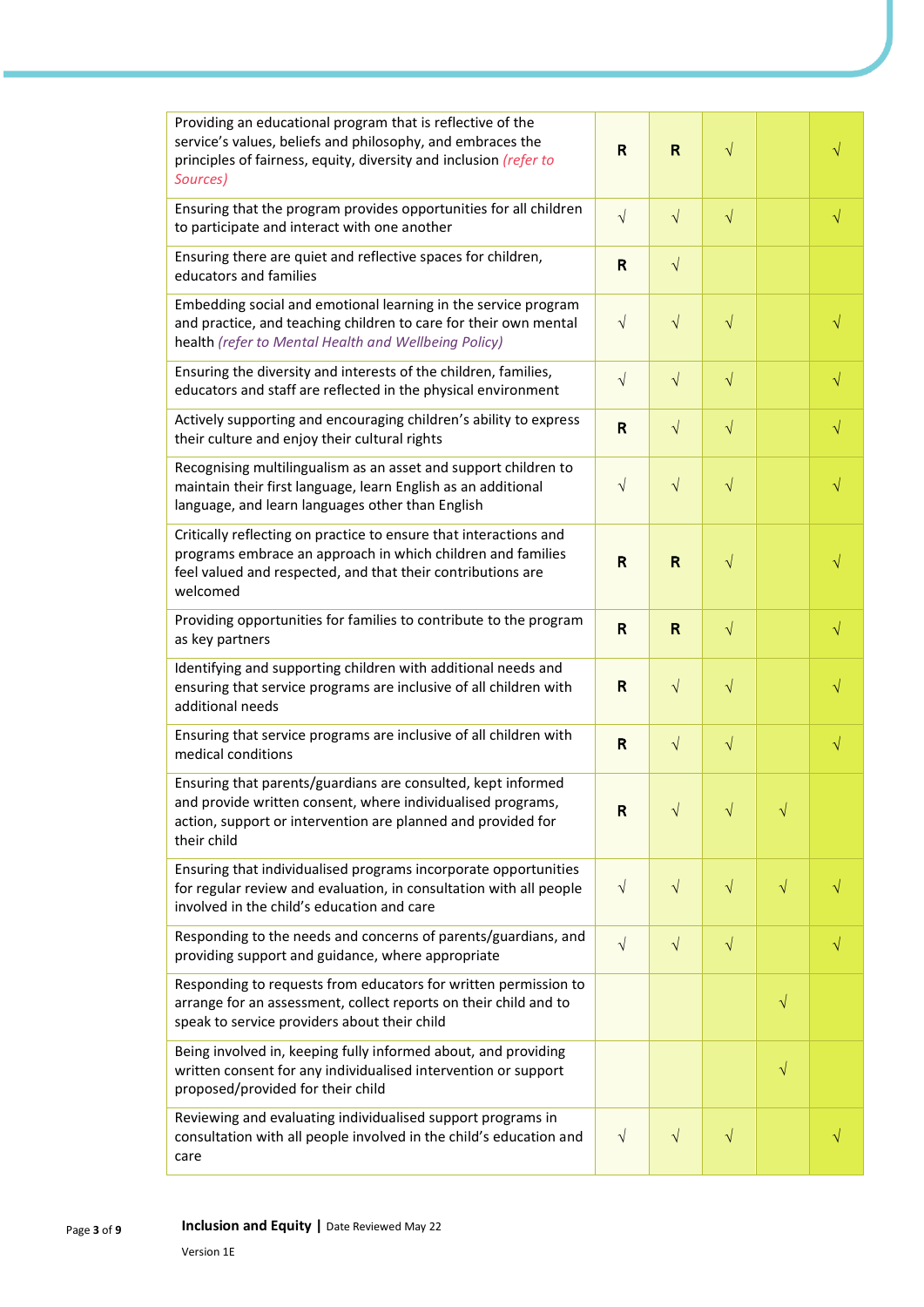| Implementing appropriate programs and practices to support<br>vulnerable children and families, including working co-<br>operatively with relevant services and/or professionals, where<br>required (refer to Child Safe Environment Policy)                                                                 | $\sqrt{}$               | $\sqrt{}$    | $\sqrt{}$ | V         |
|--------------------------------------------------------------------------------------------------------------------------------------------------------------------------------------------------------------------------------------------------------------------------------------------------------------|-------------------------|--------------|-----------|-----------|
| Ensuring that cultural values and expectations about health and<br>wellbeing are respected                                                                                                                                                                                                                   | $\mathsf{R}$            | $\sqrt{ }$   | $\sqrt{}$ | $\sqrt{}$ |
| Considering any issues regarding fees that may be a barrier to<br>families enrolling at Stables Kindergarten, and removing these<br>barriers wherever possible (refer to Fees Policy)                                                                                                                        | $\mathsf{R}$            | $\sqrt{ }$   |           |           |
| Ensuring that all eligible families are supported to access the<br>Kindergarten Fee Subsidy (refer to Definitions and Fees Policy),<br>including families with concession cards, Aboriginal and Torres<br>Strait Islander families, and refugee and asylum seeker families                                   | $\overline{\mathsf{R}}$ | R            |           |           |
| Ensuring that all eligible three-year-old Aboriginal and Torres<br>Strait Islander children, children from a refugee or asylum seeker<br>background and children known to Child Protection are<br>supported to access the Early Start Kindergarten program (refer<br>to Definitions)                         | R                       | R            |           |           |
| Ensuring that the enrolment process is fair and equitable, and<br>facilitates access for all children (refer to Enrolment and<br><b>Orientation Policy)</b>                                                                                                                                                  | $\mathsf{R}$            | $\sqrt{ }$   | $\sqrt{}$ |           |
| Tailoring the orientation process to meet the individual needs of<br>children and families (refer to Enrolment and Orientation Policy)                                                                                                                                                                       | $\mathsf{R}$            | $\sqrt{ }$   | $\sqrt{}$ |           |
| Identifying the barriers to participation in service programs and<br>activities, and developing strategies to overcome these barriers                                                                                                                                                                        | $\sqrt{ }$              | $\sqrt{}$    | $\sqrt{}$ |           |
| Understanding children's diverse circumstances, and providing<br>support and responding to those who are vulnerable                                                                                                                                                                                          | $\mathsf{R}$            | $\mathbf R$  | $\sqrt{}$ | $\sqrt{}$ |
| Attending to any adjustments to provide equal protection for all<br>children (refer to Child Safe Environment Policy)                                                                                                                                                                                        | $\mathsf{R}$            | $\mathsf{R}$ | R         | R         |
| Ensuring that staff have access to appropriate and accredited<br>professional development activities that promote a positive<br>understanding of diversity, inclusion and equity, and mental<br>health and wellbeing, and provide skills to assist in implementing<br>this policy (refer to Staffing Policy) | $\sqrt{ }$              | V            |           |           |
| Ensuring that the nominated supervisor and all staff are aware of<br>the service's expectations regarding positive, respectful and<br>appropriate behaviour when working with children and families<br>(refer to Code of Conduct Policy and Interactions with Children<br>Policy)                            | R                       |              |           |           |
| Encouraging and supporting other educators, staff and families<br>as role models to demonstrate positive and respectful<br>relationships, and positive mental health and wellbeing                                                                                                                           | $\mathsf{R}$            | $\sqrt{}$    |           |           |
| Providing information to families about local parenting and<br>family services, mental health and wellbeing and other resources<br>that are available to support the health and wellbeing of children<br>and families                                                                                        | $\sqrt{ }$              | $\sqrt{}$    | $\sqrt{}$ |           |
| Providing service information in various community languages<br>wherever possible                                                                                                                                                                                                                            | $\sqrt{ }$              | $\sqrt{}$    |           |           |
| Inclusion and Equity   Date Reviewed May 22<br>Version 1E                                                                                                                                                                                                                                                    |                         |              |           |           |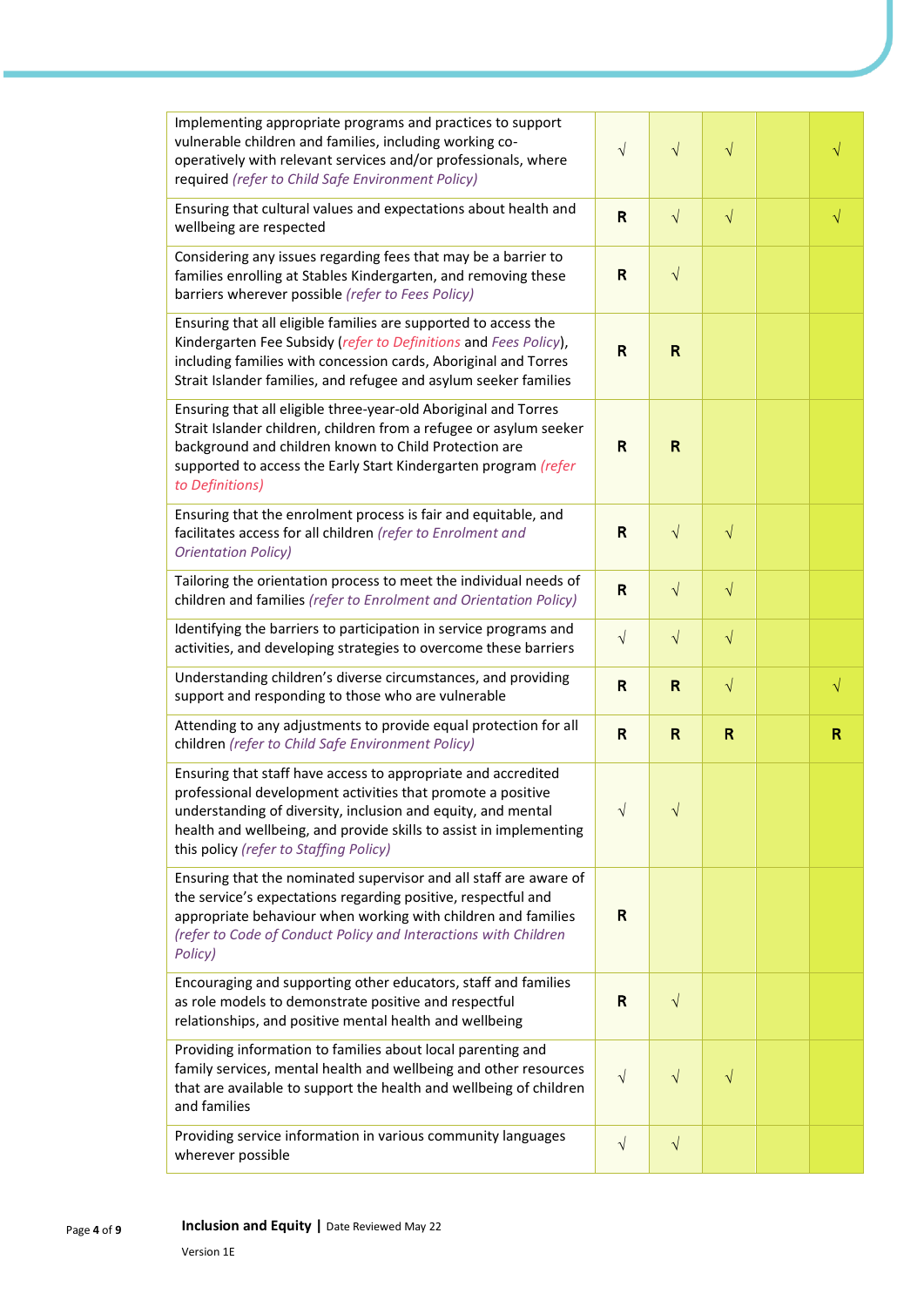| Using language services (refer to Sources) to assist with<br>communication where required and considering the<br>employment of a multilingual worker/s to meet the needs of<br>culturally and linguistically diverse (CALD) families        | $\sqrt{}$    | $\sqrt{}$    |           |           |
|---------------------------------------------------------------------------------------------------------------------------------------------------------------------------------------------------------------------------------------------|--------------|--------------|-----------|-----------|
| Working with the nominated supervisor and educators to ensure<br>appropriate program planning and resourcing for children with<br>additional needs (refer to Definitions)                                                                   | $\sqrt{}$    | $\sqrt{}$    |           |           |
| Where practicable, accessing resources, support and<br>professional development to facilitate inclusion of children with<br>additional needs who are ineligible for specific support packages                                               | $\sqrt{ }$   | $\sqrt{ }$   |           |           |
| Organising appropriate resources and accredited professional<br>development for educators to enable all children to be included<br>at the service, and to understand when and how to refer<br>children to additional support                | $\sqrt{}$    | $\sqrt{}$    |           |           |
| Developing partnerships with other education and care settings<br>and schools to enable children to move successfully from one<br>setting to another                                                                                        | $\sqrt{ }$   | $\sqrt{}$    | $\sqrt{}$ |           |
| Ensuring collaborative relationships with specialised services and<br>professionals to provide support and services for families and<br>children with a disability, complex medical needs and/or<br>developmental delay                     | $\sqrt{}$    | $\sqrt{}$    | $\sqrt{}$ |           |
| Ensuring racism within the organisation is identified, confronted<br>and not tolerated.                                                                                                                                                     | $\mathsf{R}$ | $\mathsf{R}$ | $\sqrt{}$ | $\sqrt{}$ |
| Ensuring that no employee, prospective employee,<br>parent/guardian, child, volunteer or student at the service is<br>discriminated against                                                                                                 | R            | $\mathsf{R}$ |           |           |
| Ensuring that any behaviour or circumstances that may<br>constitute discrimination or prejudice are dealt with in an<br>appropriate manner (refer to Complaints and Grievances Policy)                                                      | $\mathsf{R}$ | $\mathsf{R}$ |           |           |
| Notifying the approved provider of any behaviour or<br>circumstances that may constitute discrimination, bullying,<br>harassment or prejudice                                                                                               |              | $\sqrt{}$    | V         | V         |
| Ensuring there are clear referral options and pathways for<br>children, staff, educators and families to access support services<br>for mental health and wellbeing                                                                         | R            | R            |           |           |
| Developing links with other services and/or professionals to<br>support mental health and wellbeing, children with additional<br>needs and have referral pathways in place                                                                  | $\sqrt{ }$   | $\sqrt{ }$   | $\sqrt{}$ |           |
| Ensuring that educators and staff are supported to learn about<br>and care for their own mental health and wellbeing                                                                                                                        | $\mathbf R$  | $\mathbf R$  |           |           |
| Ensuring that mental health and wellbeing information and<br>policy requirements are included in educator and staff<br>orientation/induction                                                                                                | R            | R            |           |           |
| Ensuring that leadership practices and on-the-ground support<br>enable a work environment that minimises stress and promotes<br>mental health and wellbeing for educators and staff (refer to<br><b>Mental Health and Wellbeing Policy)</b> | $\mathsf{R}$ | R            |           |           |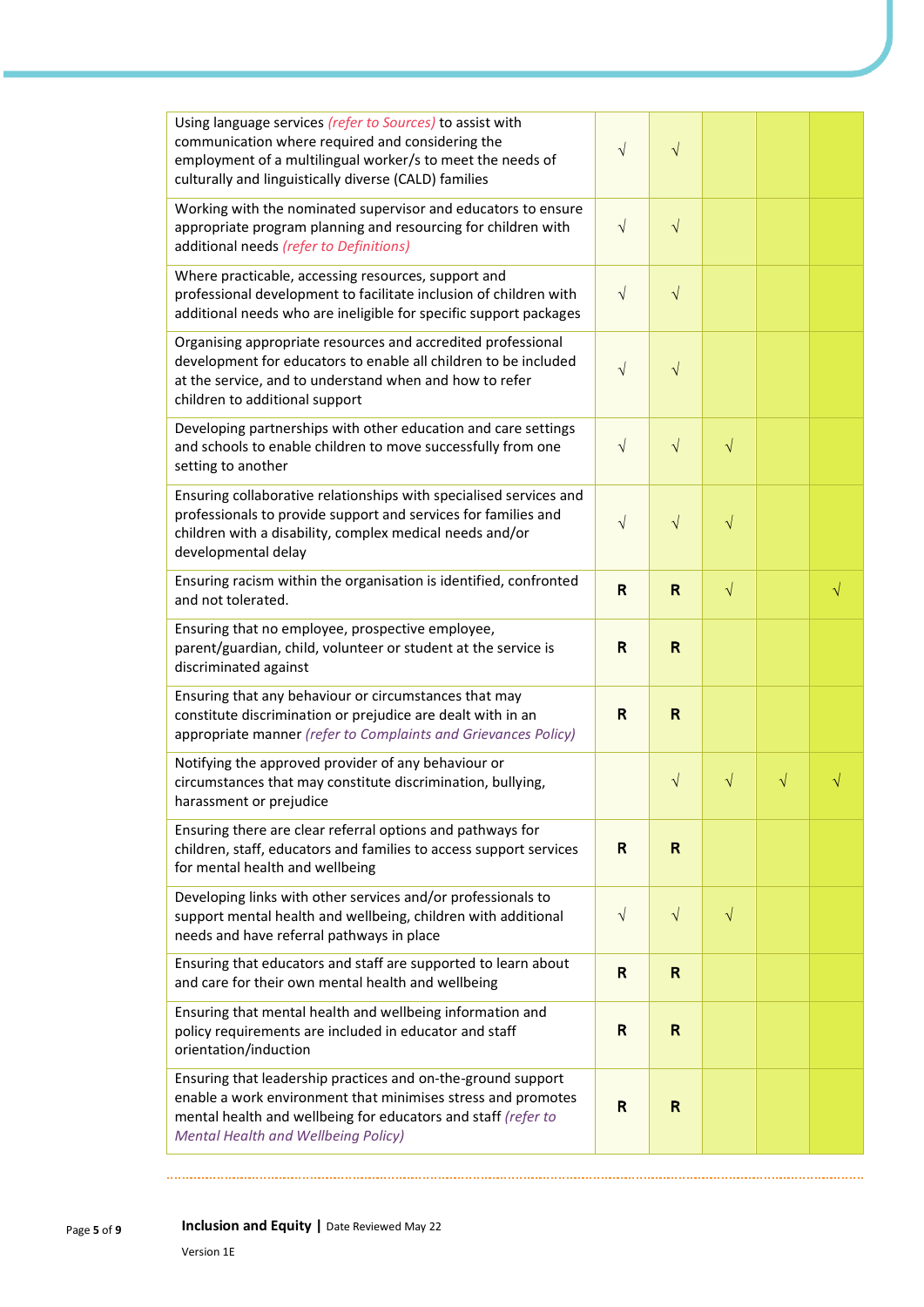

## **BACKGROUND AND LEGISLATION**

#### BACKGROUND

The National Quality Framework (NQF) recognises all children's capacity and right to succeed regardless of diverse circumstances, cultural background and abilities. Education and care services must hold high expectations for the learning and development of all children, and at the same time recognise that every child follows an individual learning path and will progress in different and equally meaningful ways. Inclusion involves taking into account children's social, cultural and linguistic diversity (including learning styles, abilities, disabilities, gender, family circumstances and geographic location) in curriculum decision-making processes. Early childhood education and care services must implement responsive, equitable, individualised opportunities and additional support whenever barriers are identified.

The NQF is underpinned by a commitment to 'Closing the Gap' and acknowledges Australia is a nation of great diversity, and an ancient land that has been cared for by Indigenous Australians for many thousands of years. Education and care services have a shared responsibility to support children, families, colleagues and the local community to understand, respect and value diversity.

State and Commonwealth laws prohibit discrimination based on personal characteristics, including race, age, gender, religious belief, disability or illness and parental status.

Under the Child Safe Standards, services are expected to provide environments and activities that encourage all children to participate in and celebrate their identity. The standards are underpinned by three overarching principles which require services to take into consideration the increased vulnerability of Aboriginal children, children from culturally and linguistically diverse backgrounds and children with disabilities.

The Victorian Government requires funded organisations to ensure that their policies and procedures promote equality of opportunity for all children to enable their full participation in kindergarten. A service's philosophy should reflect the values of inclusion and equity which are supported by developing and implementing an inclusion and equity policy. Developing professional knowledge and skills and using familycentred practice *(refer to Definitions)* to work in partnership with children, families, communities, and other services and agencies, will assist services to identify, include and support children with additional needs and their families.

### LEGISLATION AND STANDARDS

Relevant legislation and standards include but are not limited to:

- Age Discrimination Act 2004
- Charter of Human Rights and Responsibilities Act 2006 (Vic)
- Charter for Children in Out-of-home Care (Vic)
- Children, Youth and Families Act 2005 (Vic)
- Child Wellbeing and Safety Act 2005 (Vic)
- Child Safe Standards (Vic)
- Dardee Boorai: the Victorian Charter of Safety and Wellbeing for Aboriginal Children and Young People (Vic)
- Disability Act 2006 (Vic)
- Disability Discrimination Act 1992 (Cth)
- Education and Care Services National Law Act 2010
- Education and Care Services National Regulations 2011
- Equal Opportunity Act 2010 (Vic)
- Fair Work Act 2009 (Cth)
- Health Records Act 2001 (Vic)
- Privacy and Data Protection Act 2014 (Vic)
- National Quality Standards Quality Areas 1-7
- Occupational Health and Safety Act 2004
- Privacy Act 1988 (Cth)
- Racial and Religious Tolerance Act 2001 (Vic)
- Racial Discrimination Act 1975 (Cth)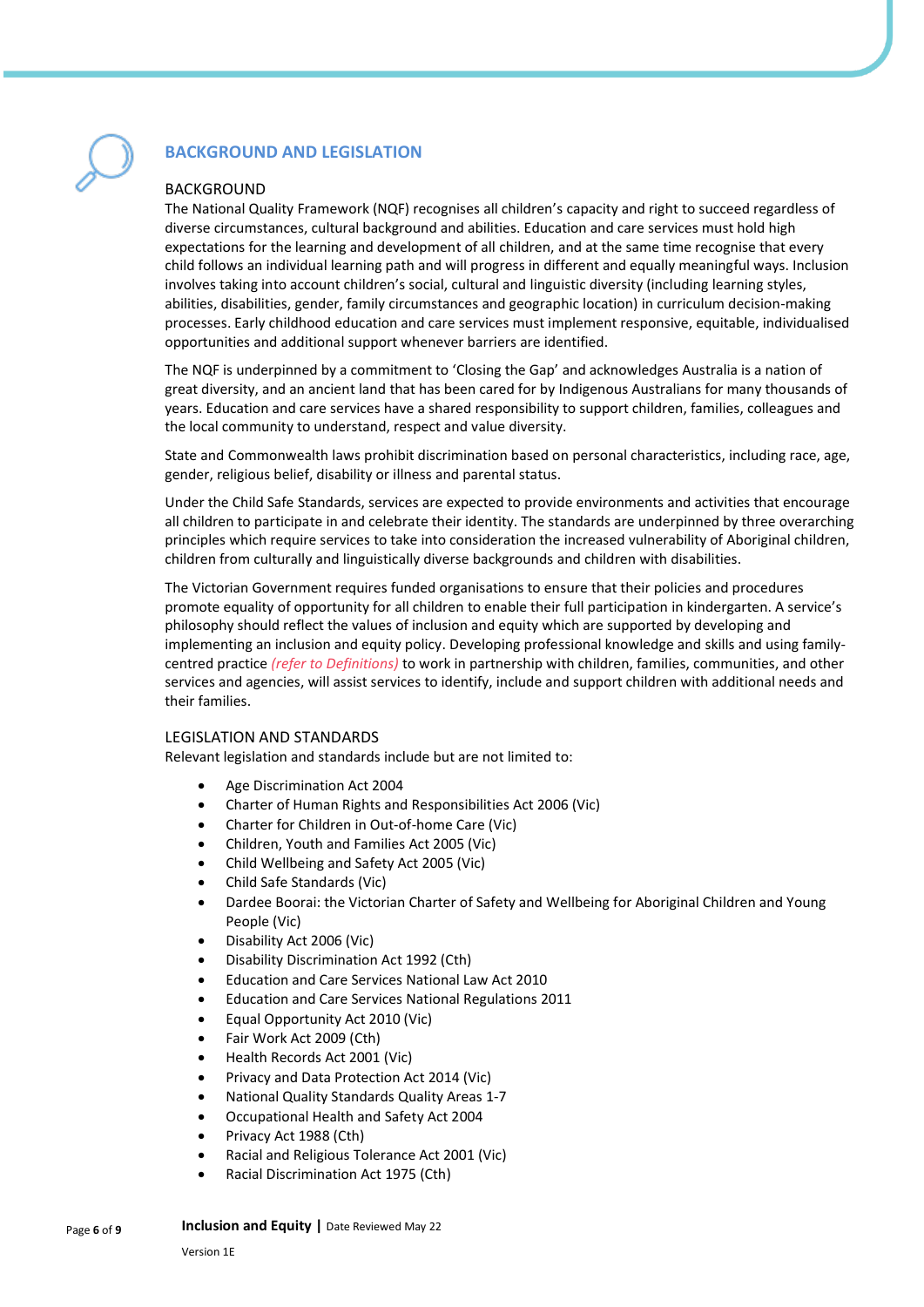Sex Discrimination Act 1984 (Cth)

The most current amendments to listed legislation can be found at:

- Victorian Legislation Victorian Law Today[: www.legislation.vic.gov.au](http://www.legislation.vic.gov.au/)
- Commonwealth Legislation Federal Register of Legislation: [www.legislation.gov.au](http://www.legislation.gov.au/)



## **DEFINITIONS**

The terms defined in this section relate specifically to this policy. For regularly used terms e.g. Approved provider, Nominated supervisor, Notifiable complaints, Serious incidents, Duty of care, etc. refer to the Definitions file of the PolicyWorks catalogue.

**Additional needs:** A broad term relating to challenges experienced across a number of areas including physical health, mental health, disability, developmental concern, or emotional need (resulting from trauma, abuse or grief), family displacement (due to war or refugee status), domestic violence, mental illness, family separation or divorce, which affects a person's ability to participate or learn.

**Culture:** The values and traditions of groups of people that are passed from one generation to another.

**Culturally and linguistically diverse (CALD):** Refers to individuals and groups who are from diverse racial, religious, linguistic and/or ethnic backgrounds.

**Developmental delay:** A delay in the development of a child under the age of 6 years that:

- a) is attributable to a mental or physical impairment, or a combination of mental and physical impairments, and
- b) is manifested before the child attains the age of 6 years, and
- c) results in substantial functional limitations in one or more of the following areas of major life activity:
	- i. self-care
	- ii. receptive and expressive language
	- iii. cognitive development
	- iv. motor development, and
- d) reflects the child's need for a combination and sequence of special interdisciplinary or generic care, treatment or other services that are of extended duration and are individually planned and co-ordinated (Disability Act 2006 (Vic)).

**Disability:** In relation to a person, refers to:

- a sensory, physical or neurological impairment or acquired brain injury, or any combination thereof, that:
	- i. is, or is likely to be, permanent, and
	- ii. causes a substantially reduced capacity in at least one of the areas of self-care, selfmanagement, mobility or communication, and
	- iii. requires significant ongoing or long-term episodic support, and
- is not related to ageing, or
- an intellectual disability, or
- a developmental delay (Disability Act 2006 (Vic)).

**Diversity**: Refers to all characteristics that make individuals different from one another, including race, religion, language, ethnicity, beliefs, age, gender, sexual orientation, level of ability, additional needs,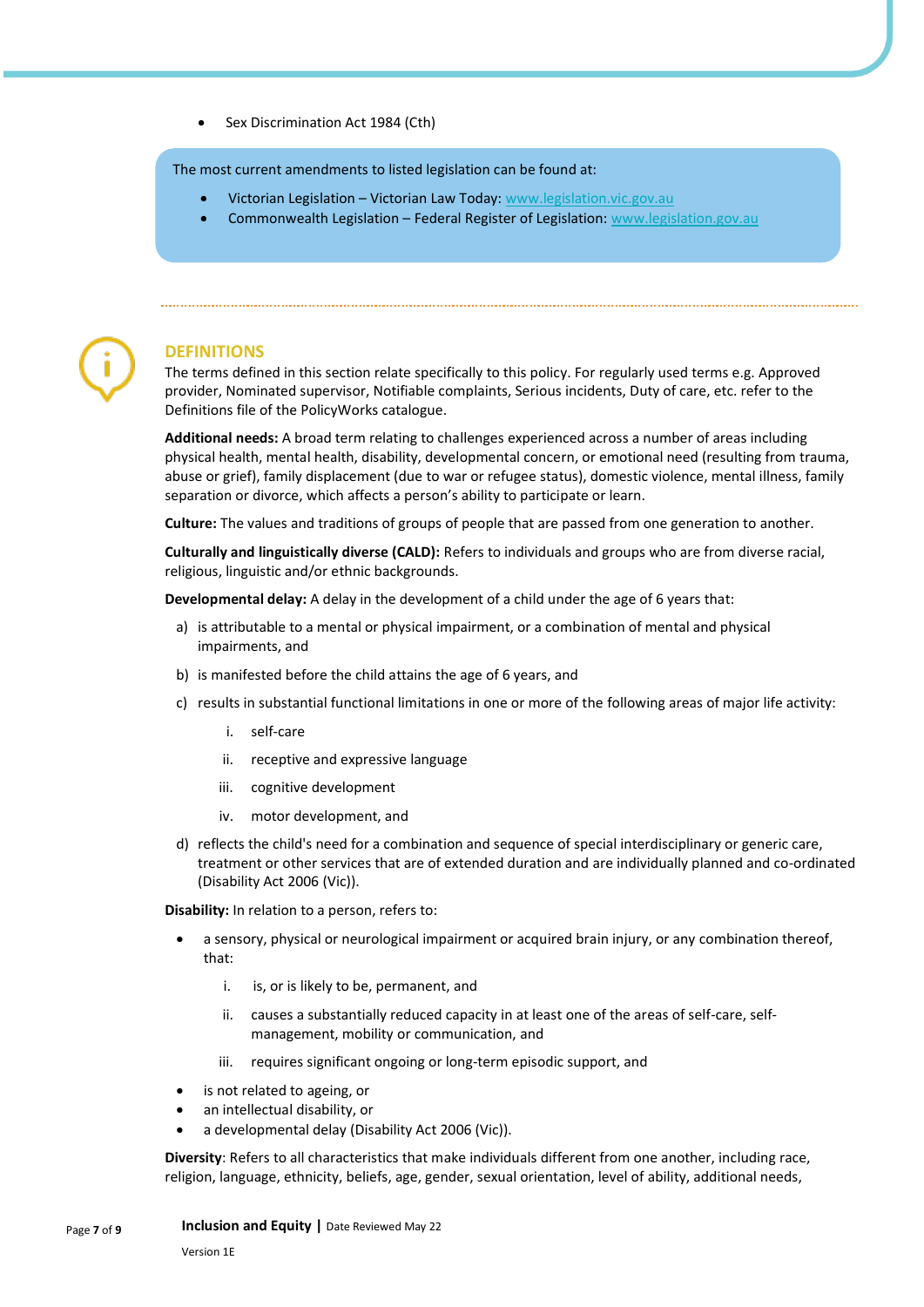socioeconomic status, educational attainment, personality, marital and/or parental status, family structure, lifestyle and general life/work experience.

**Early Start Kindergarten:** A funding program that enables three-year-old Aboriginal and Torres Strait Islander children, children from a refugee or asylum seeker background and children known to Child Protection, to attend a free kindergarten program that is planned and delivered by an early childhood teacher for a specific number of hours.

**Equity:** (In the context of human rights) is the behaviour of acting in a fair and just manner towards others.

**Family-centred practice:** Practice which:

- uses families' understanding of their children to support shared decision-making about each child's learning and development
- creates a welcoming and culturally-inclusive environment, where all families are encouraged to participate in and contribute to children's learning and development
- actively engages families and children in planning children's learning and development
- provides feedback to families on each child's learning, and provide information about how families can further advance children's learning and development at home and in the community.

**Inclusion:** The engagement and involvement of children and families to ensure that all individuals have an equal opportunity to participate and achieve their maximum potential.

**Kindergarten Fee Subsidy (KFS):** A state government subsidy paid directly to the funded service to enable eligible families to attend a funded kindergarten program or funded three-year-old place at no cost (or minimal cost) to promote participation. Details are available in The Kindergarten Guide (refer to Sources).

**Kindergarten Inclusion Support Packages:** A package of support for children with a disability and high support needs and/or with complex medical needs.

**Mental health:** in early childhood can be understood as a young child's ability to experience, regulate and express emotions; form close and secure interpersonal relationships; and explore the environment and learn – all in the context of family, community and cultural expectations for young children. Infant mental health is synonymous with healthy social and emotional development (from Be You – refer to Sources).

**Out-of-Home Care:** Is the term used in Victoria when a child or young person is placed in care away from their parents. It includes placement in kinship care, home-based care such as foster care and residential care. For these children, the State of Victoria is their legal their parent, and with this comes the responsibilities of a parent to care for and protect them, and to ensure that they have access to all the services they need for their immediate and longer-term benefit (Early Childhood Agreement on Out-of-Home Care – refer to Sources).



## **SOURCES AND RELATED POLICIES**

## **SOURCES**

- Be You[: www.beyou.edu.au](https://beyou.edu.au/)
- Commission for Children and Young People, Child Safe Standards[: www.ccyp.vic.gov.au](https://ccyp.vic.gov.au/)
- Early Childhood Agreement for Children in Out-of-Home Care (January 2019). Endorsed by the Department of Education and Early Childhood Development, the Department of Human Services, Municipal Association of Victoria, Early Learning Association Australia, Victorian Aboriginal Chid Care Agency, Victorian Aboriginal Children and Young People's Alliance, Centre for Excellence in Child and Family Welfare, Community Child Care Association, Vic Tas Primary Health Network Alliance, Victorian Healthcare Association and Victorian Aboriginal Education Association Incorporated: [www.education.vic.gov.au](https://www.education.vic.gov.au/Pages/default.aspx)
- Early Childhood Australia (ECA) and Early Childhood Intervention Australia's (ECIA) Position Statement on the Inclusion of Children with a Disability in Early Childhood Education and Care – available at: Search 'statement on inclusion of children with disability' at: <https://www.earlychildhoodaustralia.org.au/our-work/inclusion-resources/>